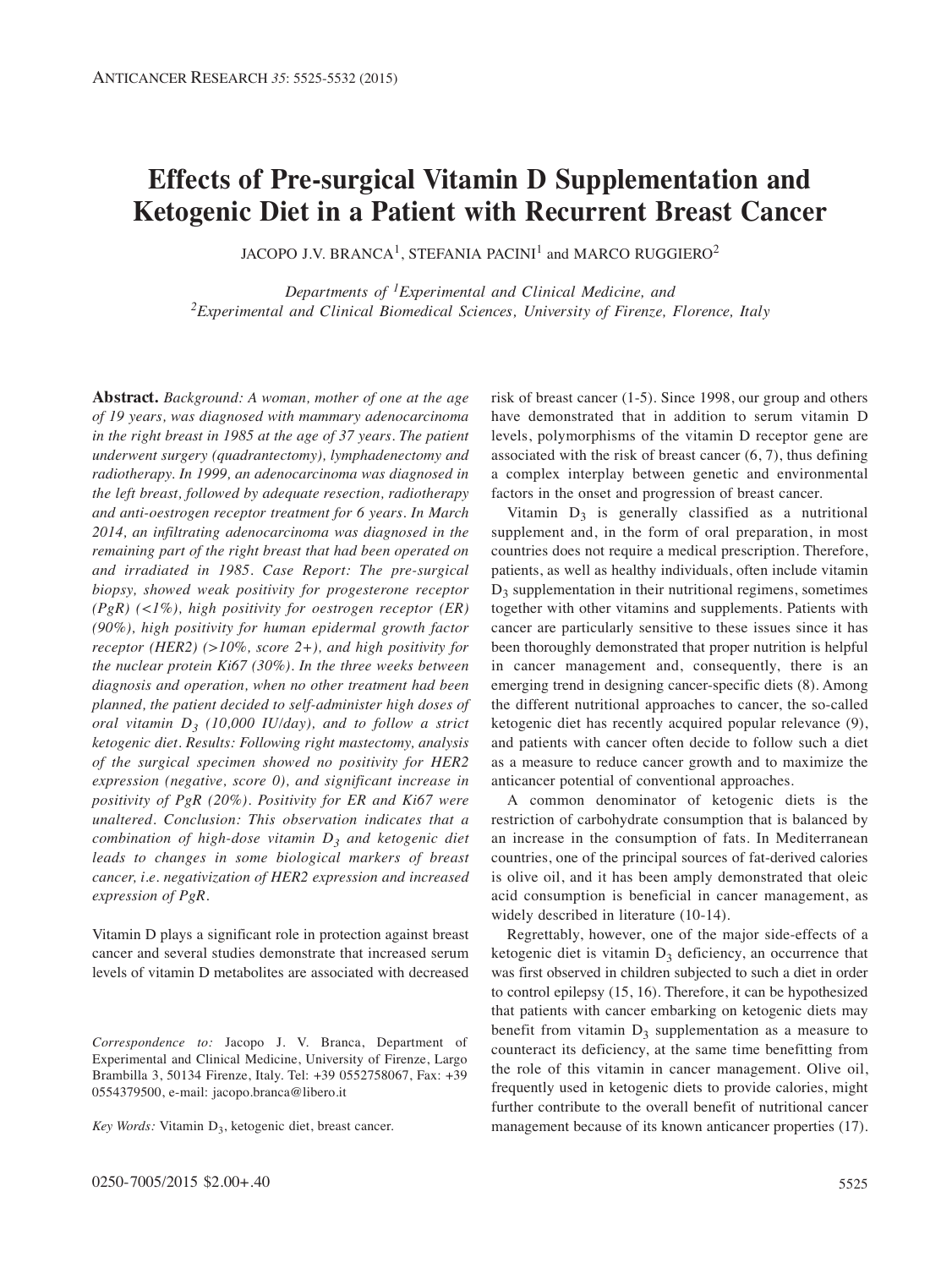In addition, it is worth considering that mono- and polyunsaturated fatty acids strongly reduce the affinity of vitamin  $D_3$  for its binding protein, thus increasing its bioavailability and, possibly, contributing to an increase in its anticancer properties (18).

Herein we report the case of a woman diagnosed with recurrent breast cancer who followed a ketogenic diet rich in olive oil and high doses of vitamin  $D_3$ , as self-administered supplementation, for three weeks prior to planned surgery. Such a nutritional strategy led to unexpected changes in her tumor markers.

#### **Patients and Methods**

A woman, mother of one at the age of 19 years, was diagnosed with mammary adenocarcinoma in the right breast in 1985, at the age of 37 years. The diagnosis was followed by partial resection (quadrantectomy) with lymphadenectomy and post-surgical irradiation. In 1999, at the age of 51 years, an adenocarcinoma was diagnosed in the left breast; since no testing had been done on the previous tumour, it is not known whether this was a recurrence or an independent occurrence. At that time the diagnosis was followed by adequate resection, but not full mastectomy, irradiation and anti-oestrogen receptor (ER) treatment for 6 years as a preventative measure.

In March 2014, at the age of 66 years, following routine mammography, an infiltrating adenocarcinoma was diagnosed in the remaining part of the right breast that had been operated on and irradiated in 1985. In the proximity of the areola, in the superior external quadrant, an inhomogeneous lesion of 14×9.2×12 mm (1.545 mm3) with irregular margins, was detected and confirmed by ultrasonography. Immediately after this diagnosis, the patient underwent ultrasound-guided fine-needle (14-gauge) biopsy, and four specimens from different areas of the lesion were examined. Magnetic resonance imaging (MRI) was performed to assess local extension of the tumour. The MRI, the surgery, and the analyses on oestrogen receptor (ER), progesterone receptor (PgR), human epidermal growth factor receptor (HER2) and nuclear protein Ki67 (both on the preoperative biopsy and on the surgical specimens) were performed at the University Hospital (Italian Public Health Service) of Firenze, Italy. The patient retains the original documents, and reports and copies are conserved in the archives of the University Hospital of Firenze, Italy.

Analyses were performed according to the European standards of quality (UNI EN ISO 9001:2008) (19), and were examined and countersigned by four different medical professionals. The patient gave her informed consent to the analyses, intervention, and treatments performed by the Italian Public Health Service, as well as written informed consent to the description of her results reported here.

The diagnostic technique routinely used to evaluate and assess tumour biomarkers status in clinical practice was immunohistochemistry (IHC) performed following the College of American Pathologists, and American Society of Clinical Oncology guidelines (www.asco.org) (20). Briefly, the pre-analytical phase was standardized for all the surgical specimens, with a cold ischemia time less than 1 h and a formalin fixation time, in 10% neutral buffered formalin, within a time frame of between 24 and 48 h. Formalin-fixed paraffin-embedded blocks were cut into 4 μmthick sections, mounted on silane-coated glass slides, and baked overnight at 56°C. IHC was performed on four different samples using the following antibodies: anti-ER (SP1 rabbit monoclonal; Ventana Medical Systems, Tucson, AZ, USA), anti-PgR (1E2 monoclonal; Ventana Medical Systems), anti-HER2 (A 0485 rabbit polyclonal; DAKO, Glostrup, Denmark) and anti-Ki67 (MIB1 monoclonal; Ventana Medical Systems). A pathologist, specialized in molecular and cellular diagnostics, evaluated each specimen for: the percentage of stained cells (scored by evaluating the entire surgical specimen area); the intensity of the staining (weak, moderate, strong), and the pattern (complete or incomplete) of membraneous staining. Furthermore, concerning HER2 status, the score according to the Food and Drug Administration four-tier scoring system  $(0, 1+, 2+, 3+)$  was used. Evaluations and scores were performed for each of the four pre-surgical fine-needle biopsy specimens, as well as for the entire surgical specimen area.

During the three weeks between the diagnostic biopsy and the planned mastectomy, when no pharmacological treatment had been prescribed, the patient decided to follow a strict ketogenic diet and to consume high doses of oral vitamin  $D_3$  (10,000 IU every other day). In addition, the patient self-administered a commercial preparation of oleic acid associated with glycosylated vitamin Dbinding protein, branched chain amino acids, and enriched her diet with commercial olive oil and fermented milk products rich in natural glycosylated vitamin D-binding protein. It is worth noting that the patient had not received any treatment for the previous 8 years and, until the last diagnosis, had followed a typical Mediterranean diet that is relatively rich in carbohydrates.

Amplification or overexpression of the oncoprotein HER2 plays an important role in the development and progression of breast cancer and has become an important biomarker and a target for therapies (21) since it is strongly associated with increased disease recurrence and poor prognosis (22). Consistent with the aggressive nature of the cancer in this patient, the preoperative biopsy on four specimens collected under ultrasound guidance showed significant positivity for HER2 ( $>10\%$ ) and a score of 2+ (Table I and Figure 1). The aggressive nature of this cancer is consistent with the report of the MRI performed with contrast medium, describing an area of impregnation of about 6 mm in correspondence of the *pectoralis* muscle that led to the suspicion of infiltration of the muscle itself (Figure 2). Consistent with these results, PgR expression in the preoperative biopsy was found to be low  $\left(\langle 1\% \right)$ , a finding indicating poor differentiation and tumour aggressiveness (Table I and Figure 3). Study of the expression of nuclear protein Ki67 (a well-assessed cellular marker of proliferation), and ER (30% and 90% positivity, respectively) confirmed the aggressive nature of the cancer (Table I).

After 3 weeks of self-administered high doses of oral vitamin  $D_3$ in the context of a ketogenic diet rich in olive oil, the patient underwent mastectomy; during the operation, samples of the *pectoralis* muscle were taken to assess the infiltration documented in the preoperative MRI. Histological analyses were performed on the surgical specimens.

The results reported by the Departmental Oncologic Reference Centre describe negativity for HER2 expression (Table I and Figure 4), and an increase in the positivity for PgR expression (*i.e.* 20% *vs.* <1%) (Table I and Figure 5). At the intervention, a mastectomy of the right nipple area with removal of a small specimen of the grand *pectoralis* muscle plus insertion of a tissue expander and T-loop web was performed. The report of the intervention described the presence of a ductal and lobular infiltrating carcinoma, grade 3, with a diameter of 13 mm (superior external quadrant) with minimum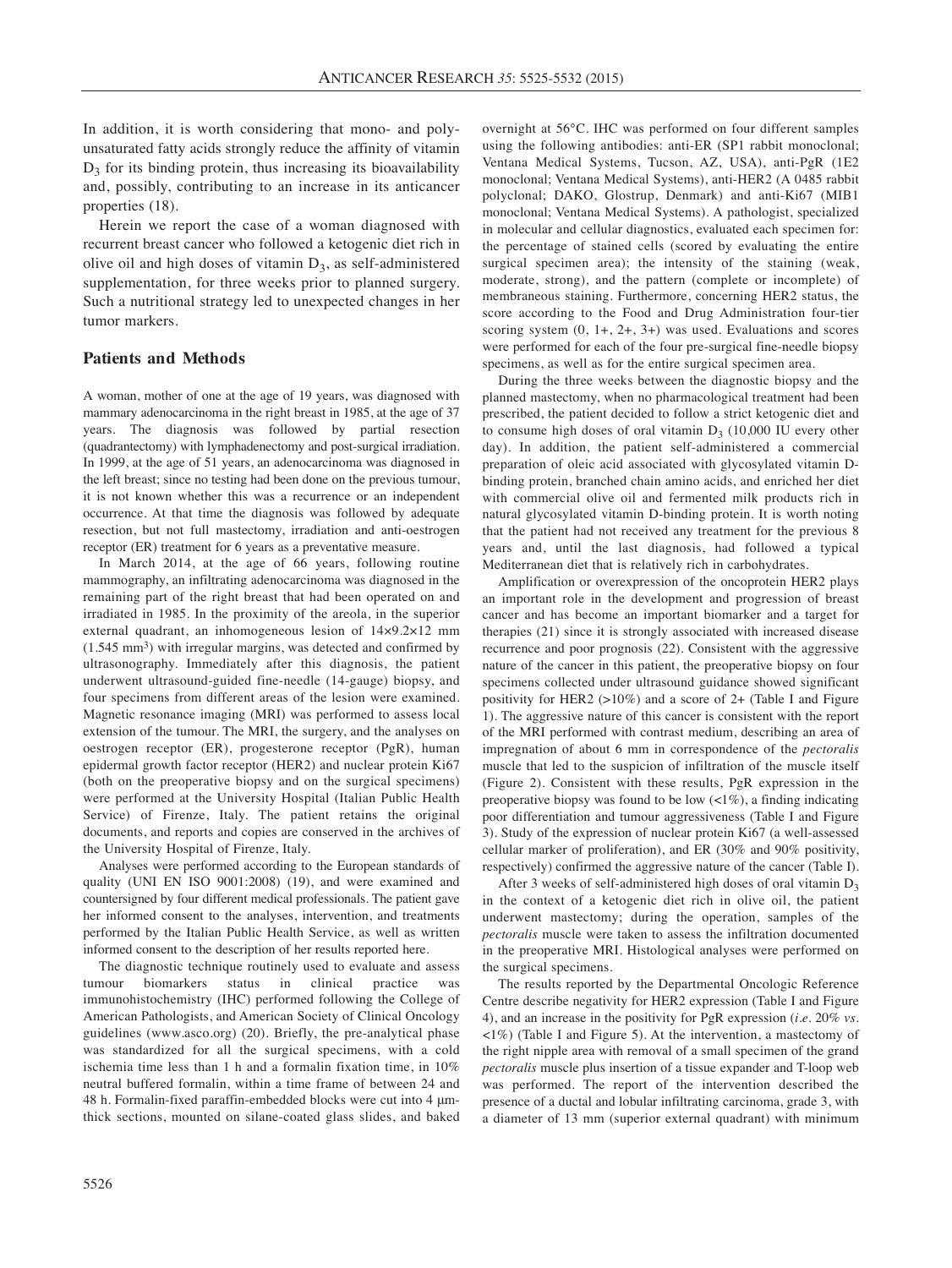Table I. *Pre-surgical and post-surgical evaluation of tumor biomarkers.* 

| Marker                                                     | Pre-surgical evaluation | Post-surgical evaluation |
|------------------------------------------------------------|-------------------------|--------------------------|
| Oestrogen receptor (clone SP1)                             | $90\%$                  | $90\%$                   |
| Progesteron receptor (clone 1E2)                           | $\langle 1\%$           | 20%                      |
| Nuclear protein Ki67 (clone MIB1)                          | 30%                     | $30\%$                   |
| Human epidermal growth factor receptor (polyclonal A 0485) | $>10\%$ (score 2+)      | (score 0)                |

Table II. *Effects on human breast cancer cells of vitamin*  $D_3$ , oleic acid and ketogenic diet.

|         | Vitamin $D_3$                                                                                                 | Oleic acid                                                                                                                     | Ketogenic diet (9)                                                                                                                                    |
|---------|---------------------------------------------------------------------------------------------------------------|--------------------------------------------------------------------------------------------------------------------------------|-------------------------------------------------------------------------------------------------------------------------------------------------------|
| Effects | Induction of differentiation (26)<br>Down-regulation of genes responsible<br>for invasion and metastasis (27) | Down-regulation of HER2 expression (10)<br>Cancer-specific cytotoxic effects due to<br>perturbation of membrane structure (30) | Reduction of <i>de novo</i> synthesis of<br>diacylglycerol (32)<br>Reduction of protein kinase C activation (32)<br>Reduction of HER2 expression (34) |

HER2: Human epidermal growth factor receptor.

distance between the tumour and major areolar margin of 10 mm. Furthermore, the description stated the absence of vascular, haematic/lymphatic peritumoural invasion and, surprisingly, no neoplastic proliferation in the right axillary pillar (*i.e.* the *pectoralis* muscle). The status of the ER and Ki67 markers was unaltered (Table I).

#### **Discussion**

This case, although anecdotal, reports noteworthy events that are consistent with the existing literature (23). Although we have no elements to demonstrate a causal relationship between the nutritional regime followed by the patient and changes in tumor markers reported above, nevertheless, these changes are consistent with current knowledge on the effects of vitamin D3, oleic acid and a ketogenic diet, on human breast cancer *in vitro* and *in vivo*. Thus, as presented in Table II, vitamin  $D_3$ , oleic acid and a ketogenic diet are known to influence the expression of HER2 in the context of the induction of cancer cell differentiation or apoptosis and, therefore, to play a role in the overall prognosis of breast cancer.

In fact, a very recent study demonstrates that vitamin D supplementation in patients with non-metastatic HER2 positive breast cancer was associated with improved diseasefree survival, and this effect was attributed to the interplay between vitamin D receptor signaling and HER2 signaling through the HER2/protein kinase B (AKT)/ extracellularsignal-regulated kinases (ERK) pathway (24). These results are consistent with the observation that oral administration of a vitamin D analogue prevents mammary tumorigenesis driven by HER2 overexpression (25). As far as the molecular mechanisms underlying this effect of vitamin  $D_3$  on HER2 expression are concerned, it can be postulated that vitamin

 $D_3$  induces differentiation of breast cancer cells or their apoptosis, with a consequent decrease of cancer cells expressing HER2. This hypothesis is consistent with the significant increase of PgR observed in this case. It appears, however, that induction of differentiation is independent of HER2 expression, since it was demonstrated that vitamin  $D_3$ also induces differentiation of triple-negative breast cancer cells by inducing *de novo* E-cadherin expression (26). These effects are due to significant changes of expression of multiple genes induced by vitamin  $D_3$  in breast cancer cells: it was demonstrated that at least 35 genes are regulated by vitamin  $D_3$  in breast cancer cells and among the genes downregulated, there are those that drive breast cancer invasion and metastasis (27). Interestingly, these effects of vitamin  $D_3$ on gene-expression profiles also appear to occur in triplenegative breast cancer cells, thus reinforcing the idea that our observation can be extended to triple-negative breast cancers.

On the other hand, it has been demonstrated that oleic acid down-regulates HER2 expression in cancer cell lines (10), and these effects are so well assessed that the authors of one article wondered if an anti-HER2 oncogene nutraceutical was known as early as the 17th century (28). As far as the molecular mechanism is concerned, it was demonstrated that oleic acid induces the formation of inhibitory polyoma enhancer activator 3 (PEA3) transcription factor-PEA3 DNA binding site complexes at the *HER2* oncogene promoter in breast, ovarian and stomach cancer cells (29). In addition, oleic acid, when carried by proteins such as alpha-lactalbumin, exerts a selective cytotoxic effect on cancer cells (30). Since this latter effect does not appear to be dependent upon gene expression (31), it can be hypothesized that these anticancer properties may also be evident in triple-negative breast cancer.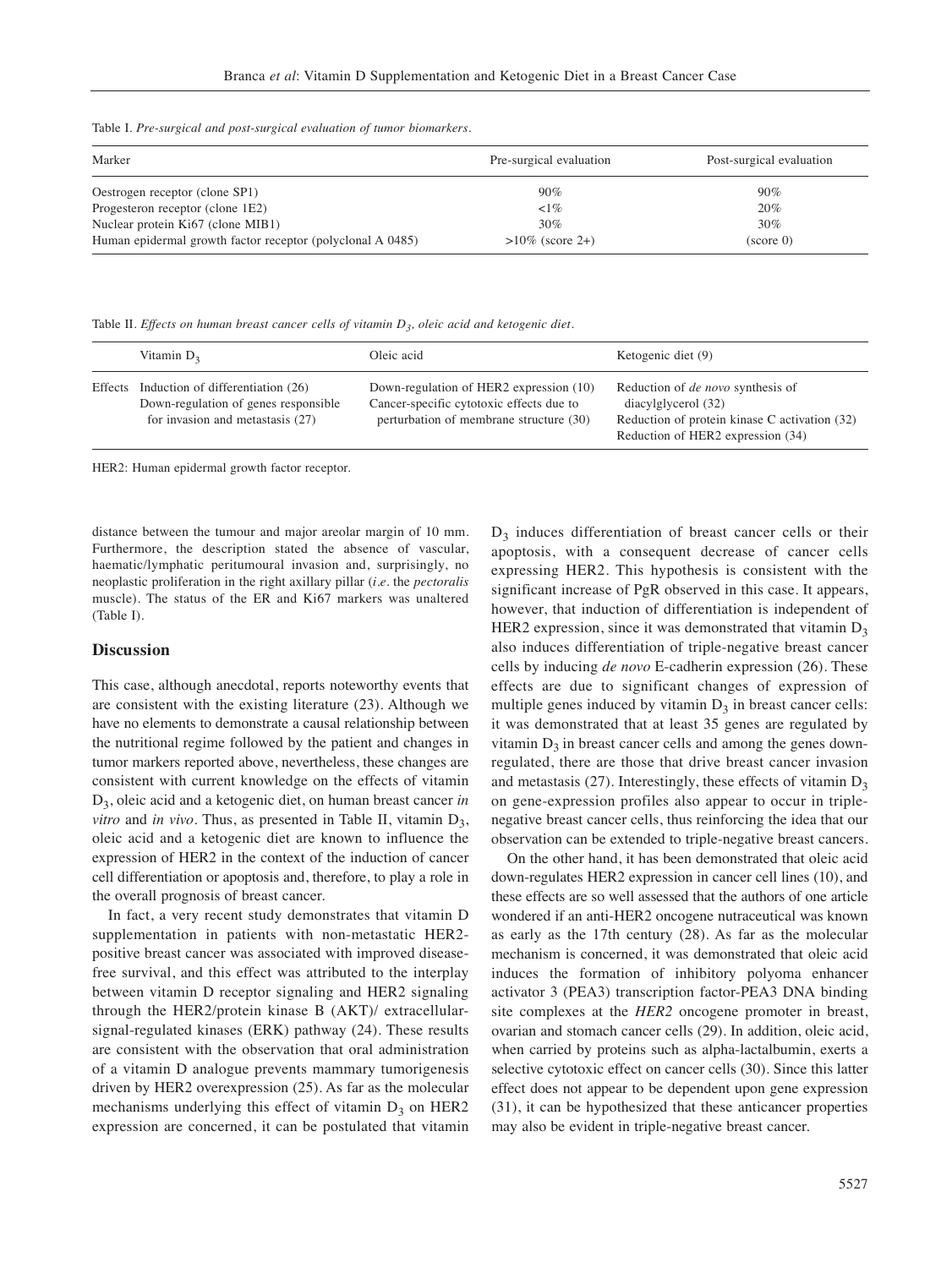

Figure 1*. Presurgical fine-needle biopsy. Original immunohistochemical specimen stained for human epidermal growth factor receptor (HER2); the image is representative of the four different biopsy specimens. Positive staining (score 2+) appears as brown areas. The dotted black line encircling the stained area was added to highlight the staining for HER2. Bar=500 μm.*



Figure 2. *Results of pre-surgical magnetic resonance imaging (MRI) with contrast medium. MRI showed an oval mass with irregular margins, inhomogeneous enhancement of 33×16×20 mm (longitudinal). The finding is at the superior external quadrant, posterior third, in strict proximity to the pectoralis muscle that shows thin impregnation of 6 mm (blue arrow) that cannot exclude the infiltration of the muscle. Images are consistent with the written report signed by the M.D. specialist in Diagnostic Radiology.*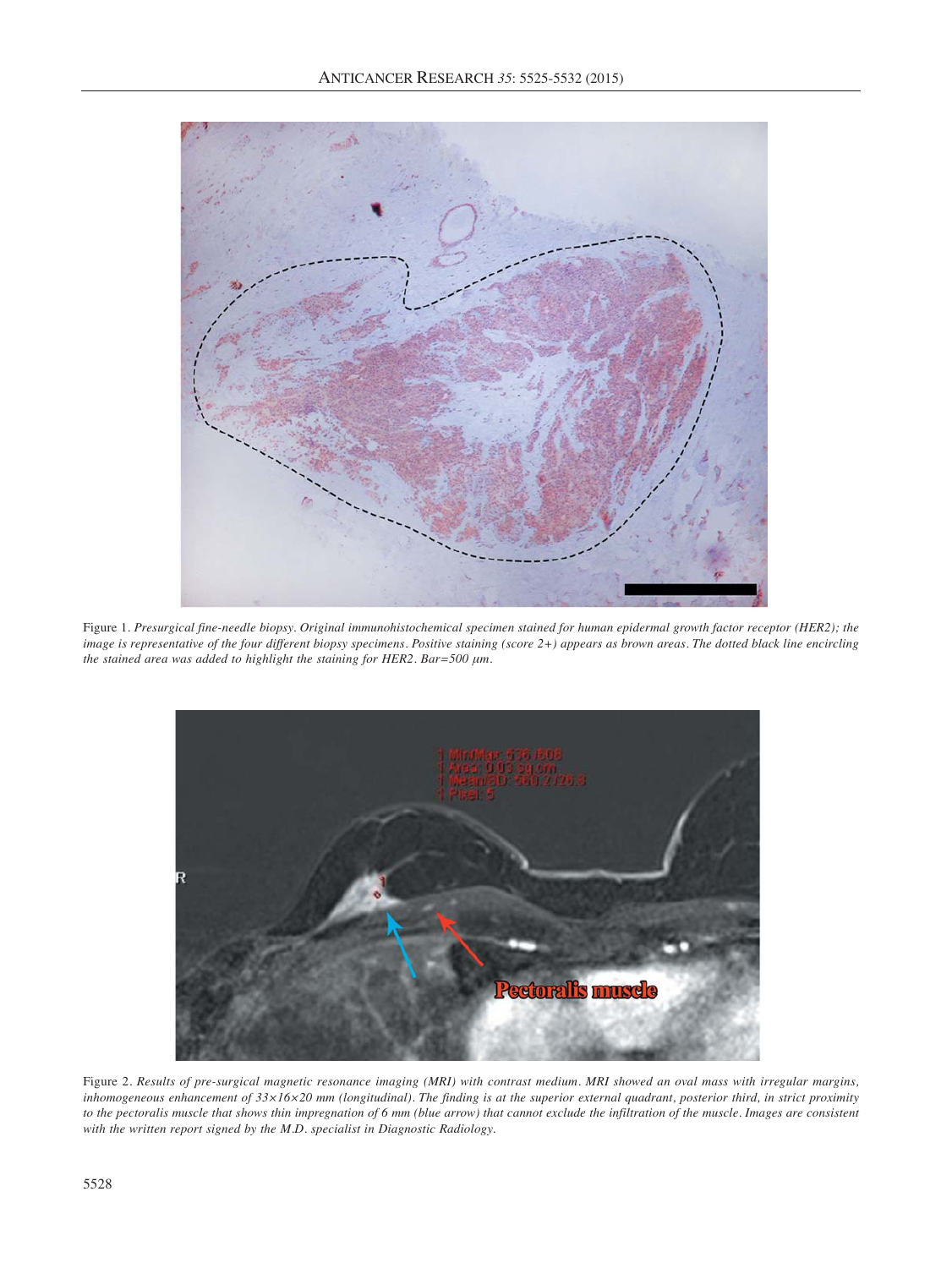

Figure 3*. Pre-surgical fine-needle biopsy. Original immunohistochemical specimen stained for progesterone receptor (PgR). No significant staining was detected; only clear blue non-specific background can be seen. The image is representative of the four different biopsy specimens. Bar=250 μm.*

An association between the ketogenic (low carbohydrate) diet undertaken by the patient and the changes in HER2 expression may be hypothesized on the basis of downregulation of HER2 expression *via* the diacylglycerol-protein kinase C pathway. Many years ago, we demonstrated that diacyglycerol synthesised *de novo* from glucose, activated and down-regulated protein kinase C in transformed cells (32), and subsequently, we observed that *ERB*-transformed cells exhibited elevated steady-state levels of diacyglycerol (33). More recently, it was demonstrated that protein kinase C is responsible for the preferential recycling of the HER2 protein in breast cancer cells and it has been hypothesized that this protein kinase C-dependent endosomal signaling may be responsible for the oncogenic potential of HER2 (34). Therefore, a nutrition-associated reduction of glucose available for *de novo* synthesis of diacylglycerol and, therefore, reduced protein kinase C activation, may explain the negativity of HER2 expression observed for this patient. According to this hypothesis, reduced synthesis of diacylglycerol through the glycolytic pathway would lead to low protein kinase C activation and, consequently, most HER2 protein would be driven by endocytic traffic into lysosomes instead of recycling, with the final result of limiting the overexpression of HER2 protein.

It is worth noting that diacylglycerol-activated isoforms of protein kinase C are overexpressed in several types of breast cancer, including triple-negative cases (35). Therefore, it can be hypothesized that a nutritional approach aimed at reducing *de novo* synthesis of diacylglycerol through the glycolytic pathway might also be beneficial in triple-negative breast cancer. These considerations about the role of *de novo* synthesis of diacylglcyerol and protein kinase C activation may also suggest the utility of assessing the status of protein kinase C activation in biopsies as a further step in the molecular characterization of breast cancer.

In conclusion, an approach based on nutrition that includes vitamin  $D_3$  and oleic acid in the context of a ketogenic diet may be useful in the complementary therapy of breast cancer and is consistent with century-old observations that may now be interpreted at the molecular level (28). Although the effects that we observed were pertinent to a case of HER2-/ER-positive breast cancer, it can be hypothesized that such a nutritional approach may also be beneficial in triple-negative breast cancer.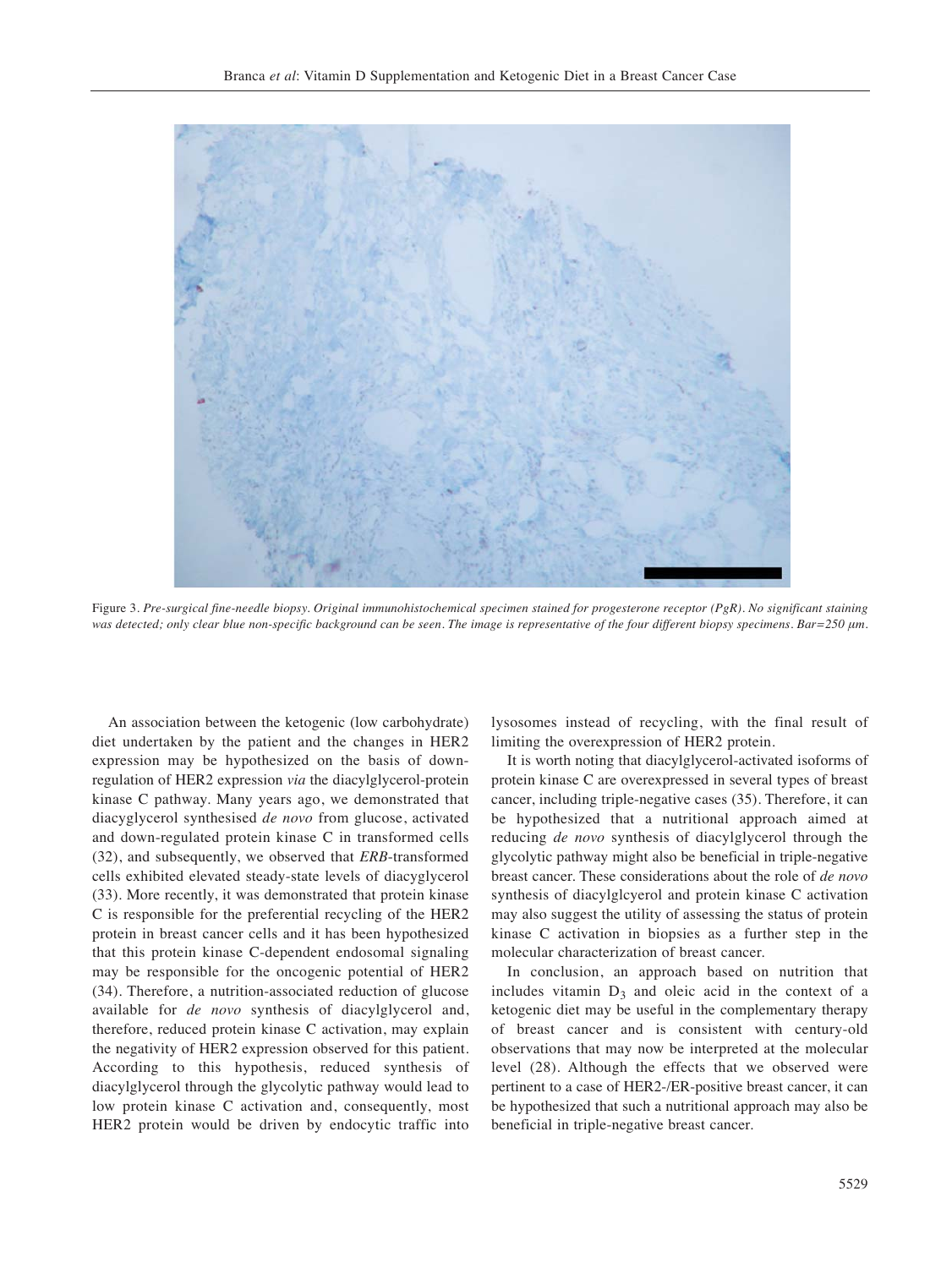

Figure 4. *Post-surgical specimen. Original immunohistochemical staining for human epidermal growth factor receptor (HER2). The absence of staining is clearly evident and consistent with the operator's evaluation (score 0). Only clear non-specific background staining can be seen. The score derives from the evaluation of the entire surgical specimen area. Bar=500 μm.* 

### **Conflicts of Interest**

At the time of these observations, *i.e.* in the first half of 2014, Marco Ruggiero was Full Professor of Molecular Biology at the Department of Experimental and Clinical Biomedical Sciences of the University of Firenze (retired in December 2014) and consulting Scientific Director of Immuno Biotech Ltd. (employment terminated in February 2015), a company producing supplements. However, he did not participate in any step of the diagnostic and therapeutic procedures involving this patient, nor did he advise the patient or influence them in any way. In particular, he was not involved in nor had any prior knowledge of the pre- and post-operative analyses of the specimens. As explained in the text, such analyses were carriedout by the University Hospital of Firenze (Italy), part of the Italian Public Health Service. All the analyses, interventions and treatments for this patient were performed according to the European standards of quality (UNI EN ISO 9001:2008). The results were examined, validated and countersigned by four different medical professionals.

In addition, since all the supplements consumed by the patient were commercially available, no reference to any specific brand is made anywhere here.

Preliminary reports of this case have been presented in the form of an abstract and poster presentation at the Ninth International Conference of Anticancer Research, October 6-10, 2014, Sithonia, Greece, and at the Controlling Cancer Summit, May 12-14, 2015, London, U.K.

## **References**

- 1 Obaidi J, Musallam E, Al-Ghzawi HM, Azzeghaiby SN and Alzoghaibi IN: Vitamin D and its relationship with breast cancer: an evidence based practice paper. Glob J Health Sci *7(1)*: 261- 266, 2014.
- 2 Thanasitthichai S, Chaiwerawattana A and Prasitthipayong A: Association of vitamin D level with clinicopathological features in breast cancer. Asian Pac J Cancer Prev *16(12)*: 4881-4883, 2015.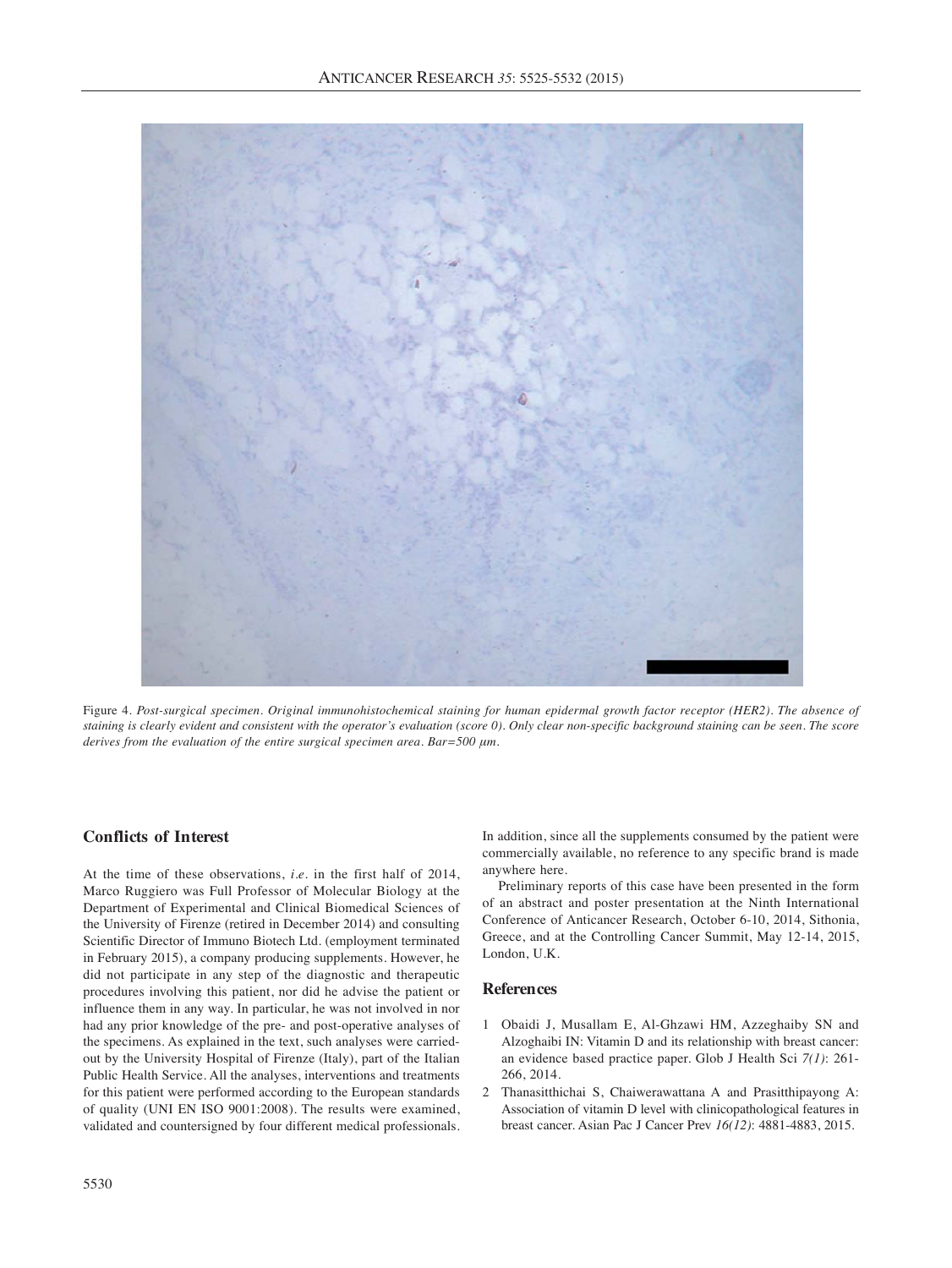

Figure 5. *Postsurgical specimen. Original immunohistochemical staining for progesterone receptor (PgR). The brown staining is clearly evident and consistent with the operator's evaluation (positive, 20%). Arrows indicate the areas positive for PgR expression. The percentage derives from the evaluation of the entire surgical specimen area. Bar=250 μm.*

- 3 Obaidi J, Musallam E, Al-Ghzawi HM, Azzeghaiby SN and Alzoghaibi IN: Vitamin D and its relationship with breast cancer: an evidence based practice paper. Glob J Health Sci *7(1)*: 261- 266, 2014.
- 4 Park S, Lee DH, Jeon JY, Ryu J, Kim S, Kim JY, Park HS, Kim SI and Park BW: Serum 25-hydroxyvitamin D deficiency and increased risk of breast cancer among Korean women: a casecontrol study. Breast Cancer Res Treat *152(1)*: 147-54, 2015.
- 5 Wang D, Vélez de-la-Paz OI, Zhai JX and Liu DW: Serum 25 hydroxyvitamin D and breast cancer risk: a meta-analysis of prospective studies. Tumour Biol *34(6)*: 3509-3517, 2013.
- 6 Ruggiero M, Pacini S, Aterini S, Fallai C, Ruggiero C and Pacini P: Vitamin D receptor gene polymorphism is associated with metastatic breast cancer. Oncol Res *10(1)*: 43-46, 1998.
- 7 Xu Y, He B, Pan Y, Deng Q, Sun H, Li R, Gao T, Song G and Wang S: Systematic review and meta-analysis on vitamin D receptor polymorphisms and cancer risk. Tumour Biol *35(5)*: 4153-4169, 2014.
- 8 Bozzetti F and Zupec-Kania B: Toward a cancer-specific diet. Clin Nutr pii: S0261-5614(15)00035-00037, 2015 [Epub ahead of print].
- 9 Allen BG, Bhatia SK, Anderson CM, Eichenberger-Gilmore JM, Sibenaller ZA, Mapuskar KA, Schoenfeld JD, Buatti JM, Spitz

DR and Fath MA: Ketogenic diets as an adjuvant cancer therapy: History and potential mechanism. Redox Biol *2C*: 963-970, 2014.

- 10 Carrillo C, Cavia Mdel M and Alonso-Torre SR: Antitumor effect of oleic acid; mechanisms of action: a review. Nutr Hosp *27(6)*: 1860-1865, 2012.
- 11 Delgado Y, Morales-Cruz M, Figueroa CM, Hernández-Román J, Hernández G and Griebenow K: The cytotoxicity of BAMLET complexes is due to oleic acid and independent of the αlactalbumin component. FEBS Open Bio *5*: 397-404, 2015.
- 12 Sales-Campos H, Souza PR, Peghini BC, da Silva JS and Cardoso CR: An overview of the modulatory effects of oleic acid in health and disease. Mini Rev Med Chem *13(2)*: 201-210, 2013.
- 13 Menendez JA and Lupu R: Mediterranean dietary traditions for the molecular treatment of human cancer: anti-oncogenic actions of the main olive oil's monounsaturated fatty acid oleic acid (18:1n-9). Curr Pharm Biotechnol *7(6)*: 495-502, 2006.
- 14 Pauwels EK: The protective effect of the Mediterranean diet: focus on cancer and cardiovascular risk. Med Princ Pract *20(2)*: 103-111, 2011.
- 15 Hahn TJ, Halstead LR and DeVivo DC: Disordered mineral metabolism produced by ketogenic diet therapy. Calcif Tissue Int *28(1)*: 17-22, 1979.